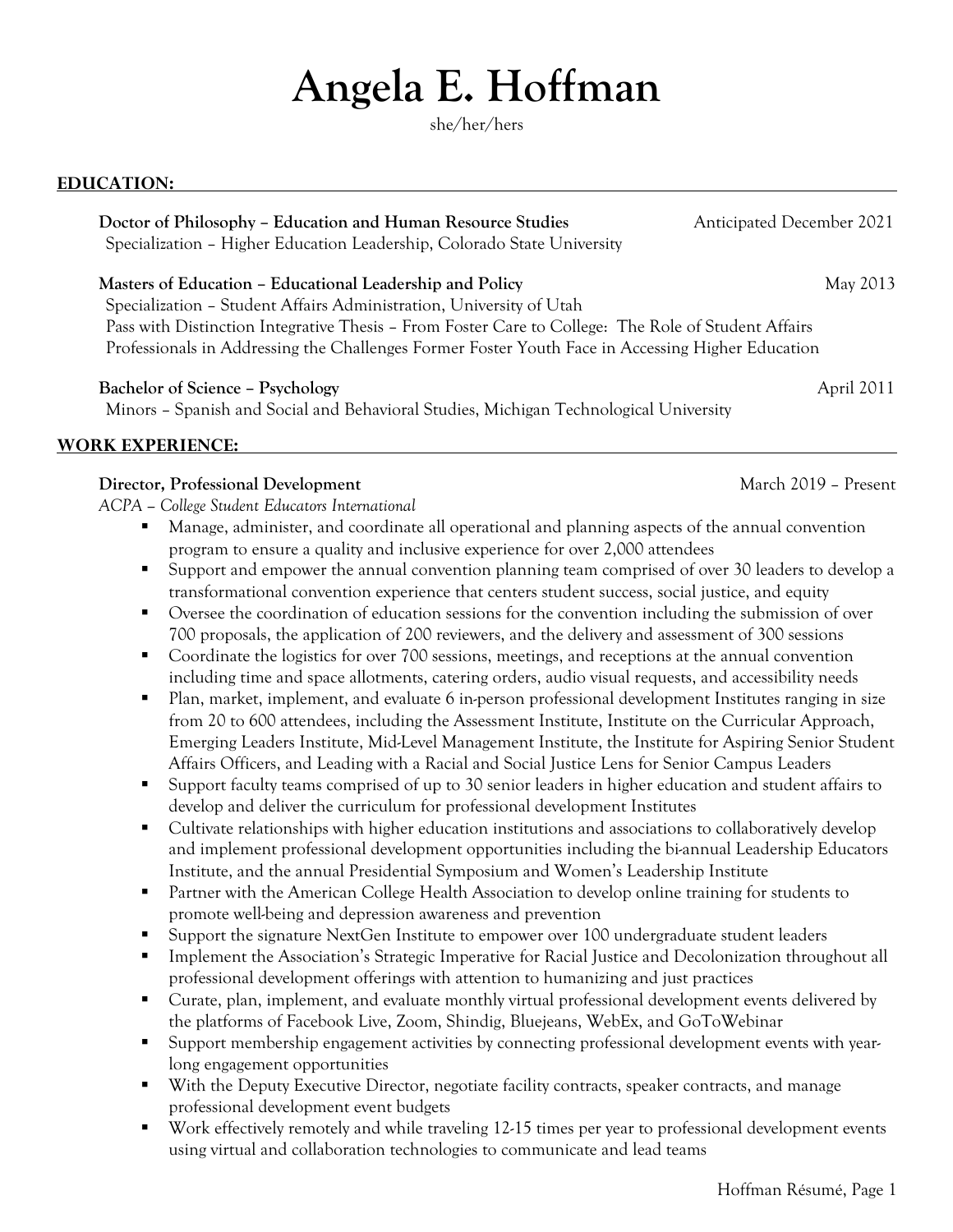# **Instructor and Advisor, Pavlis Honors College <b>September 2019** – Present

*Michigan Technological University*

- Teach two sections of HON 1150 Creating Your Path (3 credits) for first-year students
- Guide students in the application of human-centered design thinking methods to create a path toward personal, local, and global innovation
- § Apply a combination of activities, discussion, and reflection to principals of design thinking, problem solving, creativity, empathy and communication to support students development
- Serve as an Honors Pathway Program Advisor, mentoring and coaching students through completing honors seminars, an academic enhancement, an immersion experience, a leadership and mentorship engagement, and designing an honors project

## **Assistant Director, Orientation Programs**  $\qquad \qquad \text{April } 2018 - \text{March } 2019$

*Waino Wahtera Center for Student Success, Michigan Technological University*

- Creatively developed, implemented, and evaluated a comprehensive weeklong orientation program to support the transition, retention, and success of 1,500 first-year students annually
- § Coordinated new student check-in and the new student move-in experience
- Designed and coordinated population specific orientation programs including multi-session events for transfer students, student athletes, mid-year entry students, and parents and siblings of new students
- Coordinated with over 100 campus departments and community organizations to offer over 180 orientation sessions and trips to meet the diverse needs and interests of new students
- Oversaw the development and coordination of the selection, training, supervision and evaluation of three Orientation Executive Staff and 80 Orientation Team Leaders
- Led weekly planning meetings with staff and serve as the primary contact for all aspects of orientation
- Designed and administered a post-orientation virtual course for all new students to address emerging student needs and support student retention
- Instructed UN 1011 Strategies for Success course to support students personal and academic susccess
- Served as a case manager and provided coordinated academic outreach and intervention for students reinstated to the university, on academic probation, or on mid-term warning
- Coordinated outreach and served as a single point of contact for first-generation college students
- Created, revised, and maintained web and print communications and publications
- Administer CIRP and Your First College Year surveys and disseminate assessment results
- Serve on the Campus Traditions, Professional Development, Staff Training, and Title IX Committees

# **Assistant Director of Admissions** November 2015 – March 2018

*Admissions, Michigan Technological University*

- Coordinated a unique and distinct campus visit program welcoming over 6,000 visitors annually
- Hired, trained, and supervised a tour coordinator and 20 student tour guides with an emphasis on commitment to diversity and inclusion, authentic voice, and excellence in customer service
- Developed an engaging 30 minute visit presentation and presented twice daily to campus visitors
- Planned and implemented large-scale annual campus-wide recruitment events such as Open House, Preview Day, Transfer Student Visit Days, and other specialty visit programs with up to 1,000 attendees
- Managed the telecounseling center including hiring, training, and supervising 12 student telecounselors and two student supervisors to place calls to prospective students to offer guidance
- § Managed assigned recruitment territory including planning and traveling to high schools and regional and national college fairs to meet prospective students, parents, and school administrators
- Hosted virtual recruitment events for prospective students and parents
- Partnered with campus housing to coordinate the Husky Host Program, an overnight visit program
- § Coordinated all aspects of the dual-enrollment program and virtual dual enrollment orientation
- § Supported signature scholarship programs and coordinated the Portage Health Foundation Scholarship application, selection, and award events
- § Assisted in the development of print and web communications and publications
- Reviewed and processed applications for admission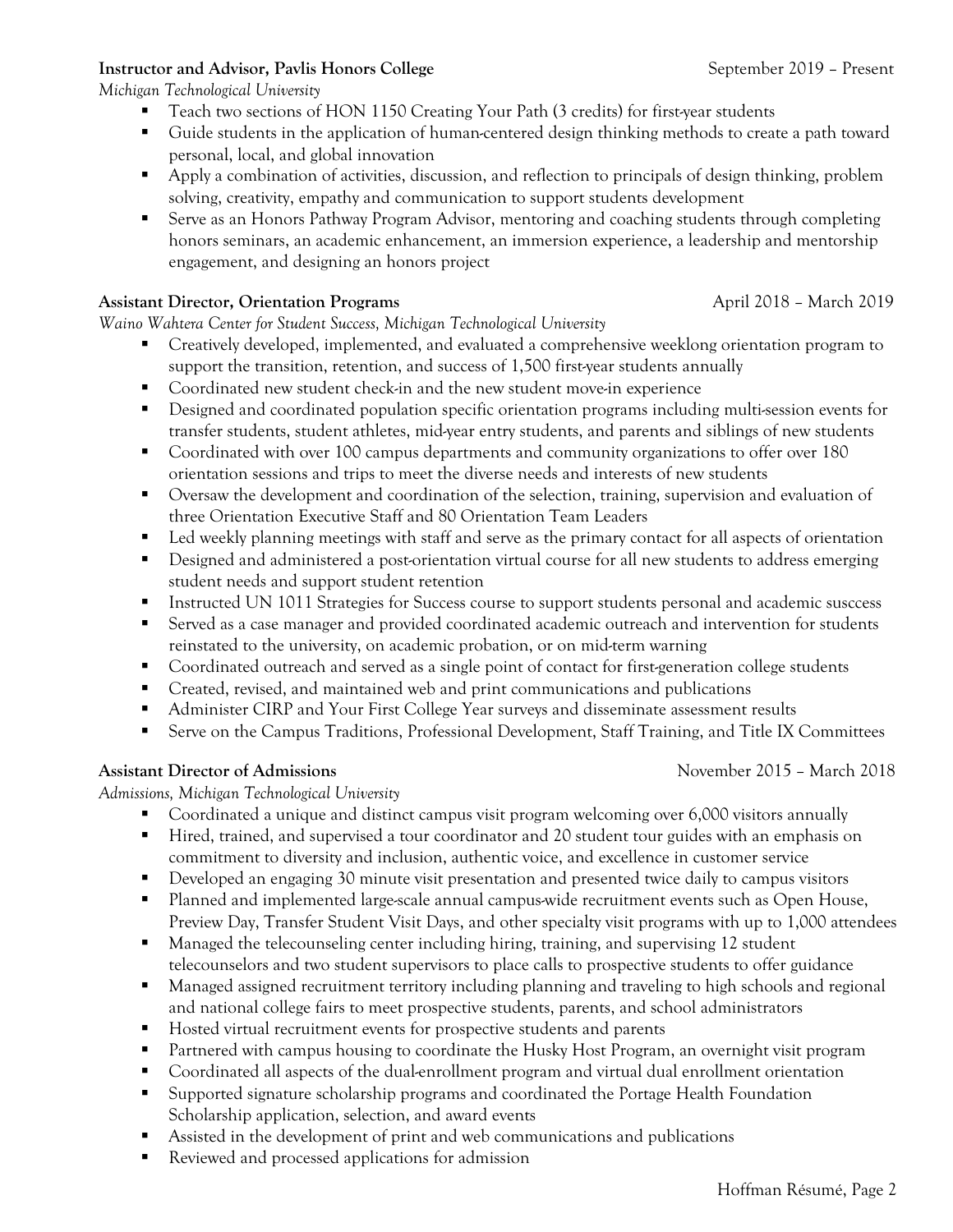Hoffman Résumé, Page 3

**Campus Coach for Students with Experience in Foster Care April 2014 – November 2015** 

*Blavin Scholars Program and Dean of Students Office, University of Michigan*

- § Supported, coached, and advised 25 student scholars with experience in foster care
- Led donor engagement activities and cultivated relationships with current and prospective donors
- Designed, implemented, and evaluated a curriculum of educational and social workshops for students
- Planned and implemented a series of annual events that promoted positive donor-student relations
- Developed the Blavin Mentor Program to match faculty and staff with student scholars
- Designed marketing materials and statistical reports to communicate the program mission and impact
- Built and maintained the Blavin Scholars Program website and social media accounts
- § Served as a Dean of Students Office Case Manager and Critical Incident On-Call Team Member

# **Residence Hall Director** June 2013 – April 2014

*Housing & Dining Services, Colorado State University*

- § Directly supervised, evaluated, and mentored 2 Graduate Students and 17 Resident Advisors
- § Oversaw 3 suite-style residence halls, 5 residential learning communities, and 600 residents
- Partnered with the College of Engineering and Honors Program to deliver living-learning programs
- Managed an annual area budget to plan, implement and assess a residential curriculum
- § Provided academic advisement for residential students to support student success and retention
- Served as a conduct hearing officer, educated students about policies, and developed educational sanctions
- Instructed a 5-week Resident Assistant training course for student leader selection
- Served on a departmental on-call emergency response duty rotation serving 6,000 residents
- Advised the RA Conference and served on the Fostering Success and Diversity Conference committees

# **Assistant Residential Education Coordinator** July 2011 – June 2013

*Housing & Residential Education, University of Utah*

- § Directly supervised, trained, evaluated, and mentored a staff of 18 Resident Advisors
- § Oversaw 5 residence halls, 8 residential learning communities, 800 residents, and an annual budget
- Assisted department leadership with opening a new facility housing students and the Honors College
- Coordinated communications between theme community advisors and departmental leadership
- Served as a conduct hearing officer and advised the Salt Lake City Judicial Peer Court as a volunteer
- Advised the First Year Board, Honors Council, and Alternative Spring Break Healthcare Trip
- Chaired the Student Leader Selection Committee and coordinated the RA class curriculum
- Served as a member of the Training and Morale, Professional Development, and Reunion committees

# **Intern, Women's Resource Center** September 2009 – July 2011

*Women's Resource Center, University* of Utah

- Planned and implemented workshops for the Go Girlz Community Initiative, an outreach program for students identifying as women in grades 6-12
- Created a comprehensive assessment tool to be distributed to participants of the Go Girlz Program
- Coordinated communication and program efforts with other campus departments
- § Coordinated social media efforts, including managing the Women's Resource Center Facebook account, Twitter account, and blog, Online Updates, Events, and Feminist-Multicultural Musings

# **Coordinator, Reception Desks and Husky Host Program September 2009 – July 2011**

*Housing & Residential Life, Michigan Technological University*

- § Coordinated an overnight campus visit program for 170 prospective students and 100 host volunteers
- Directly supervised 6 Assistant Desk Coordinators and 35 Desk Receptionists at 3 reception desks
- Developed and implemented a staff training program and staffing manuals for Reception Desk staff
- Provided regular customer service trainings and workshops for staff
- Coordinated housing and communications for summer camps and conferences